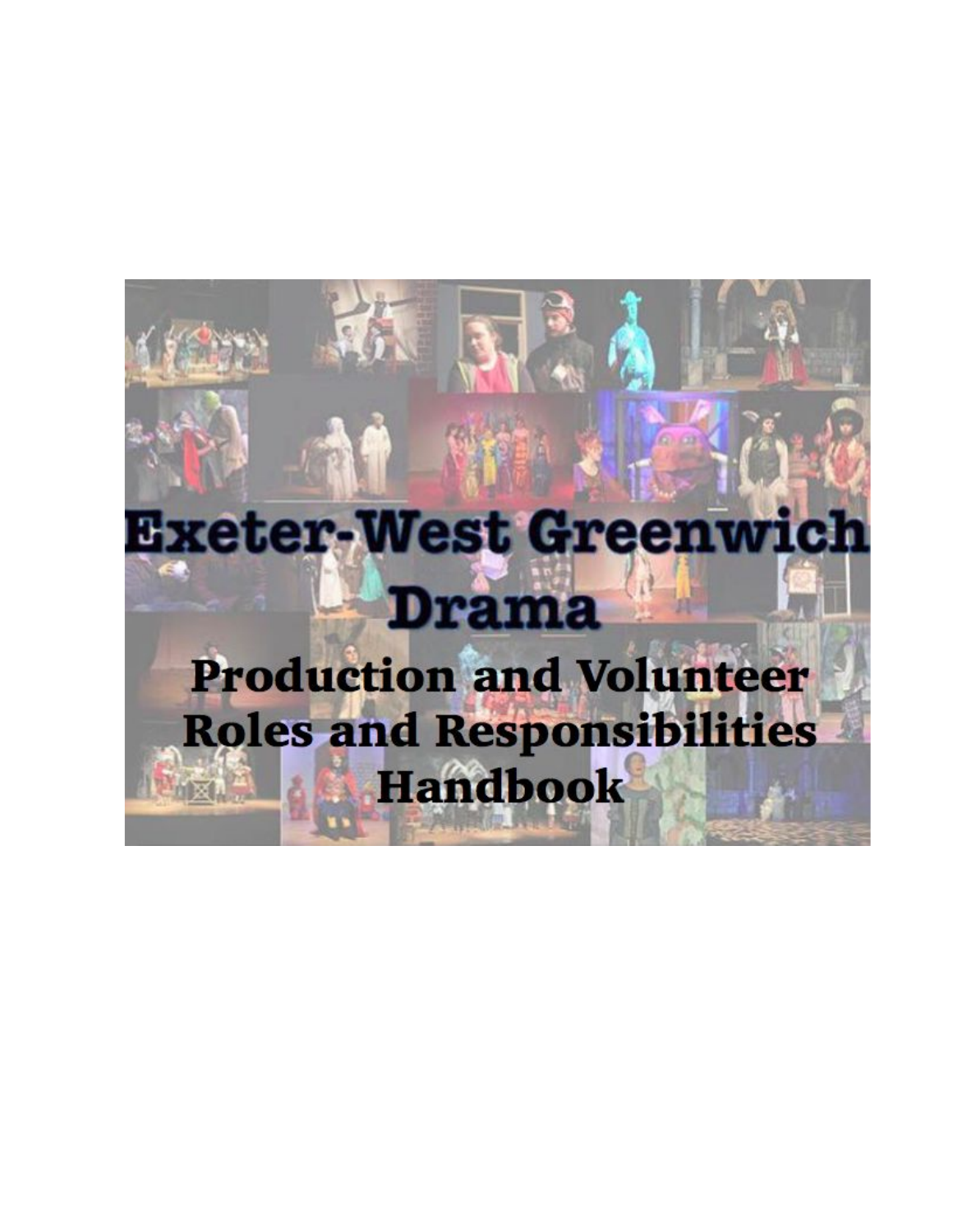### **PRODUCTION TEAM ROLES**

# **DIRECTOR**

The Director is responsible for bringing the production to life in an entertaining way. The Director is the person with the ultimate control over the artistic and financial side of the production. In the case of EWG Drama, the Director also selects the production and obtains the rights to the play or musical and may take the responsibility for much of the Producer's role. At EWG, the Director may also take into account allotted budgets while acting as Set Designer, Lighting Designer and Sound Designer:

- Draws up plans for construction.
- Supervises the gathering of set pieces, painting, set decoration, props, etc.
- Creates lighting and sound design, identifying available and additional equipment needed.
- Supervises hanging and focusing of lights and sound equipment prior to tech rehearsals.
- Arranges for purchase and/or rental of additional light and sound equipment as needed.
- If cast is to be miked, supervises fittings and sets proper levels with Stage Manager.
- Supervises writing of sound and light cues in conjunction with Stage Manager.
- Identifies and hires Musical Director, Choreographer, Costume Designer, Photographer, and Videographer, as necessary.

# **PRODUCER**

A person in Hollywood used to introduce himself by saying "I'm a producer. I make things happen." In the case of EWG Drama, the producer works hand-in-hand with the Director and is responsible for the business success of a production, like raising or administering the money, setting schedules and deadlines, publicizing the show, and coordinating and overseeing all of the Parent Volunteer Roles.

#### **MUSICAL DIRECTOR**

Optional position, arranged as needed for musical productions. Responsible for all music in the production, including vocal (singing) and instrumental. In the case of EWG Drama, the Musical Director works with the Director to make decisions related to musicians and vocalists. The Musical Director does arrangements of the score where necessary, runs music rehearsals with orchestra and singers, and conducts musicians in performances.

#### **CHOREOGRAPHER**

Optional position, depending on the needs of the show. Creates dances and movement for musical numbers in the production, working with the Director to assure each character's proper development through movement. Teaches the dances to the cast in movement rehearsals, and assigns one of the performers to be "dance captain" in his or her absence. May be student.

# **VIDEOGRAPHER**

Responsible for videotaping at least one show performance, editing the footage to include at a minimum the show title and performance dates, and providing a master copy of the final edit to the Director within 4 weeks of the final performance. The Videographer must attend at least one tech week rehearsal to familiarize themselves with the staging of the production. Videographer must provide necessary recording equipment or work with Director to obtain such from the Sr High Business Media Technology Department, arrive at least thirty minutes before showtime, and ensure that all equipment and batteries are sufficient to support recording of the entire performance. May be student.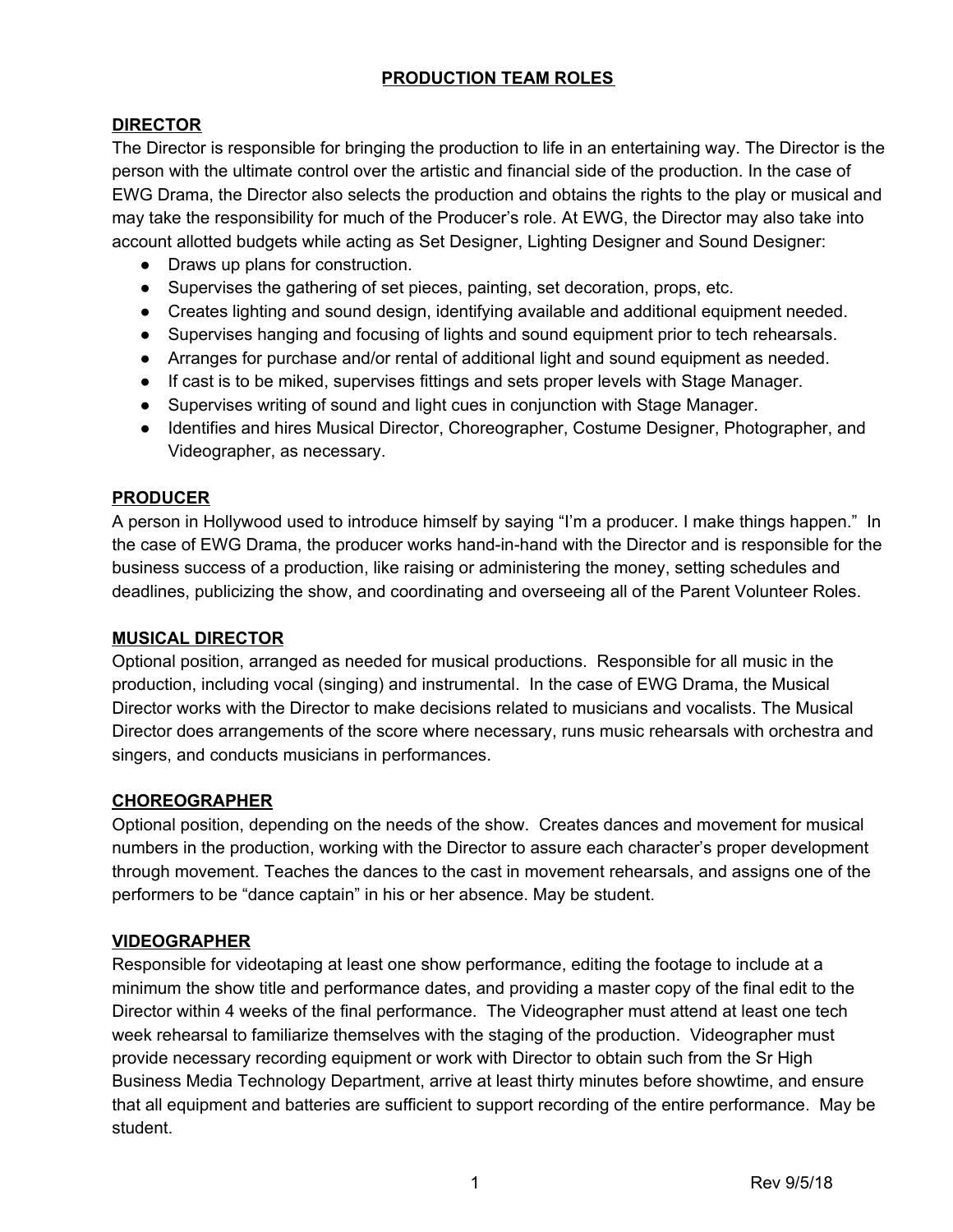### **EWG STUDENT ROLES**

### **STAGE MANAGER (SM)**

In EWG Drama, the Stage Manager, or SM, works closely with the Director and Producer to ensure a successful production. The SM's responsibilities straddle the artistic and technical realms, and make forays into the business realm as well. The SM is responsible for monitoring and completing the Production Checklist for each show. While the SM may delegate or share responsibilities with one or more Assistant Stage Managers (ASM), as well as others assigned to props, costumes, and the like, he or she is ultimately responsible for everything onstage and backstage, including the dressing areas. The SM's duties include:

During Rehearsal Period:

- Must be present at all rehearsals
- Create and maintain accurate, up-to-date list of all cast and crew to include contact information (name, email, phone) for students and parents/guardians
- Maintain the prompt book, noting all changes, additions, or deletions to the script
- Record the director's blocking in the prompt book, for later reference
- Ensure presence of necessary personnel for each rehearsal, calling no-shows as necessary
- Set up rehearsal room: arranging for furniture, rehearsal props, and rehearsal costumes to be available as needed; at end of rehearsal, secure all props, costume pieces, etc., and close room
- Coordinate outdoor sign painting and set-up in appropriate locations
- "Sit on book" when actors are off book, prompting as necessary
- Give line notes after each rehearsal, informing actors when lines have been said inaccurately

During Technical Rehearsals:

- Consult with director to determine load-in and tech schedule
- Supervise load-in and technical rehearsals, and determine when actors are needed
- Write sound, light, and other technical cues in the prompt book
- Plan set changes and arrange for and rehearse needed personnel
- Creation/updating production Run Sheets
- Coordinate backstage personnel as needed for costume changes, live sound, and so on
- Supervise placement and spiking of onstage furniture, as well as placement of Glo-tape on and offstage as needed

During Run of the Show:

- Make sure dressing and backstage areas are clean and free of debris
- Supervise preset of stage and backstage areas, including furniture props, and costumes
- Ensure that all personnel are present in the theatre at their assigned call times
- Give calls to cast at regular intervals to alert them to how long to curtain
- Consult with Director and House Manager as to when house will be opened, and alert cast
- Consult with Director as to when places is to be called, and alert cast
- Check communications between SM station, backstage, and front of house personnel
- Call sound and light cues for each performance
- Stop the performance in case of emergency, and have access to PA system to alert audience and theatre personnel
- In absence of the Director, give acting, blocking, and/or script notes when needed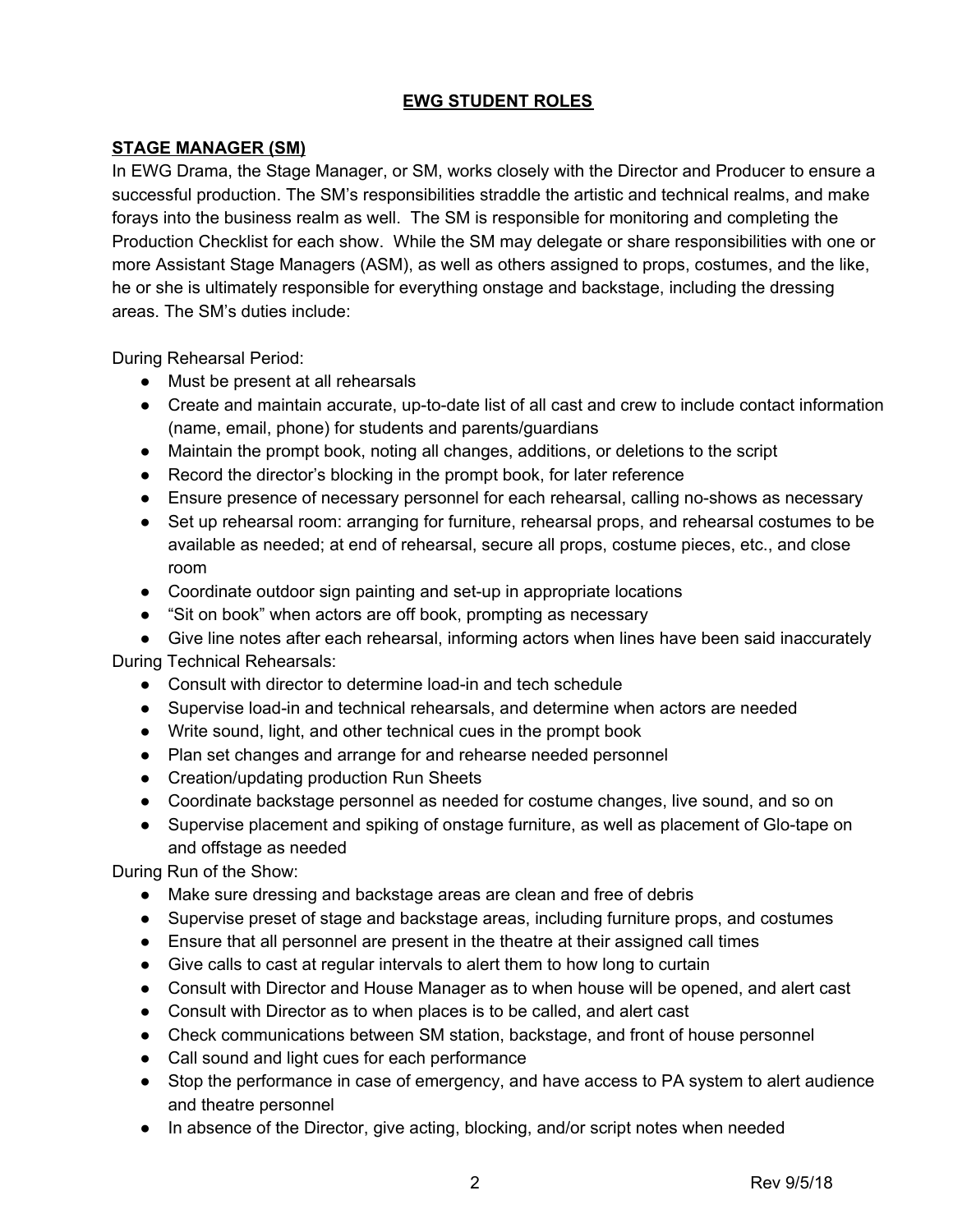# **ASSISTANT STAGE MANAGER (ASM)**

Assists the Stage Manager in performing the SM's various tasks. During the show, the ASM is typically backstage and in cell phone contact with the SM in the sound booth in case of problems.

#### **RUNNING CREW**

All those who work backstage or in the booth in order for the show to run smoothly. They may include operators for the light board, follow spot(s), sound, and special effects; dressers; set changers; and hair, wig, and makeup stylists.

# **SUPPORTING CREW**

All those who work to support pre-production efforts, ie set building, sign painting, headshot board preparation, etc., and serve in supporting capacities on show days, ie ushers, concession and raffle workers, etc.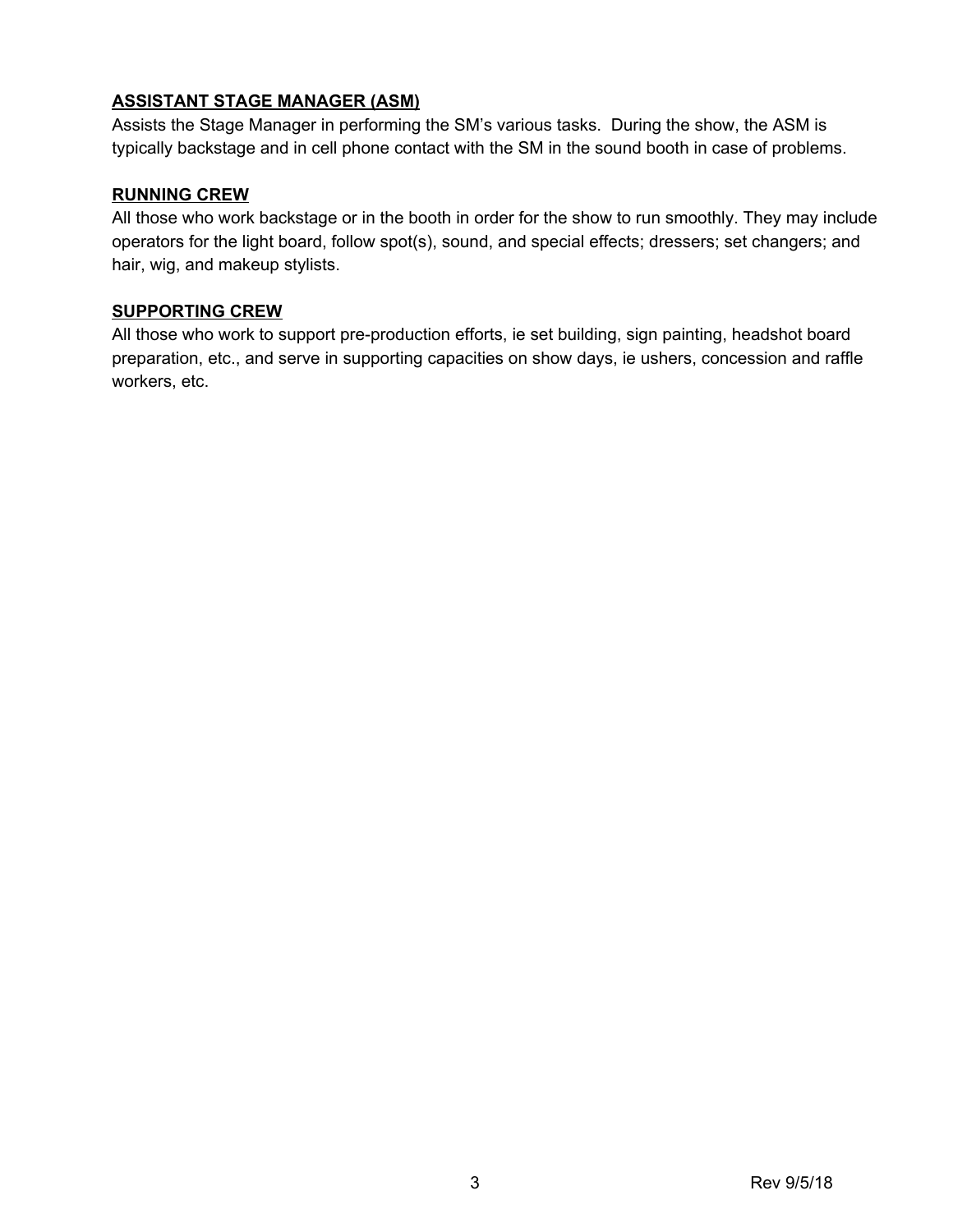#### **EWG PARENT VOLUNTEER ROLES**

### **VOLUNTEER COORDINATOR (VC)**

The Volunteer Coordinator organizes parent and student volunteers for advanced ticket sales, tech week needs, and production volunteer needs through the use of an online volunteer scheduler, such as Signup.com The VC coordinates and oversees all of the parent volunteer roles. This requires a high level of commitment. especially in the absence of a Producer. The volunteer may vary by show.

### **SPONSORSHIP COORDINATOR**

The Sponsorship Coordinator develops a plan to target sponsorship opportunities for the program, major raffle items and any other areas desired. This volunteer creates and distributes the letter to solicit sponsors, solicits sponsorships directly, coordinates sponsorship submissions, finalizes program layout requests, confirm payments and distributes letter of thanks with copies of show programs to sponsors at the end of the season. This person also ensures that major raffle items are solicited from local theaters and other appropriate venues. This volunteer works closely with the Program Creator for each show. It is preferred that this volunteer commits to a full school-year commitment in order to provide consistent coordination of sponsorships across shows.

#### **PROGRAM CREATOR**

The Program Creator organizes the creation, currently via Google Slides, and printing of the show program. When creating the program, the Program Coordinator works with the Stage Manager and Director to ensure that all show information is presented accurately and all cast and crew are recognized appropriately, and with the Sponsorship Coordinator to ensure that sponsorship ads are placed appropriately. The Program Creator then coordinates the printing of the program. Templates from previous shows will support this work, but this position requires a high level of detail and a 3-4 week commitment culminating about 3 weeks prior to the show. This volunteer may vary by show but preferably a full season commitment.

#### **HOUSE MANAGER**

The House Manager oversees the Box Office, Concessions, Raffles/Fundraisers, Ushers and Appreciation Presentations during the show itself, including preparing lobby informational signs and preparing, counting and reporting all money collected. The House Manager works closely with the Volunteer Coordinator to ensure that all volunteer needs are met for each performance. This volunteer needs to be present for each show. This position requires a high level of commitment for a short period of time immediately approaching and during the show itself. This volunteer may vary by show.

#### **COSTUME DESIGNER/COORDINATOR**

Optional position, depending on the needs of the show. Discusses costume requirements with the Director. Designs and/or selects costumes (from rental houses, cast members' wardrobes, and so on) subject to approval and budget. Takes measurements of cast members, conducts fittings, tailors and adjusts pieces as necessary. Organizes quick changes when necessary, adapts costumes to permit same, and trains and rehearses dresser(s) to perform the changes, in coordination with the Stage Manager. May be parent volunteer with student serving as Costume Assistant.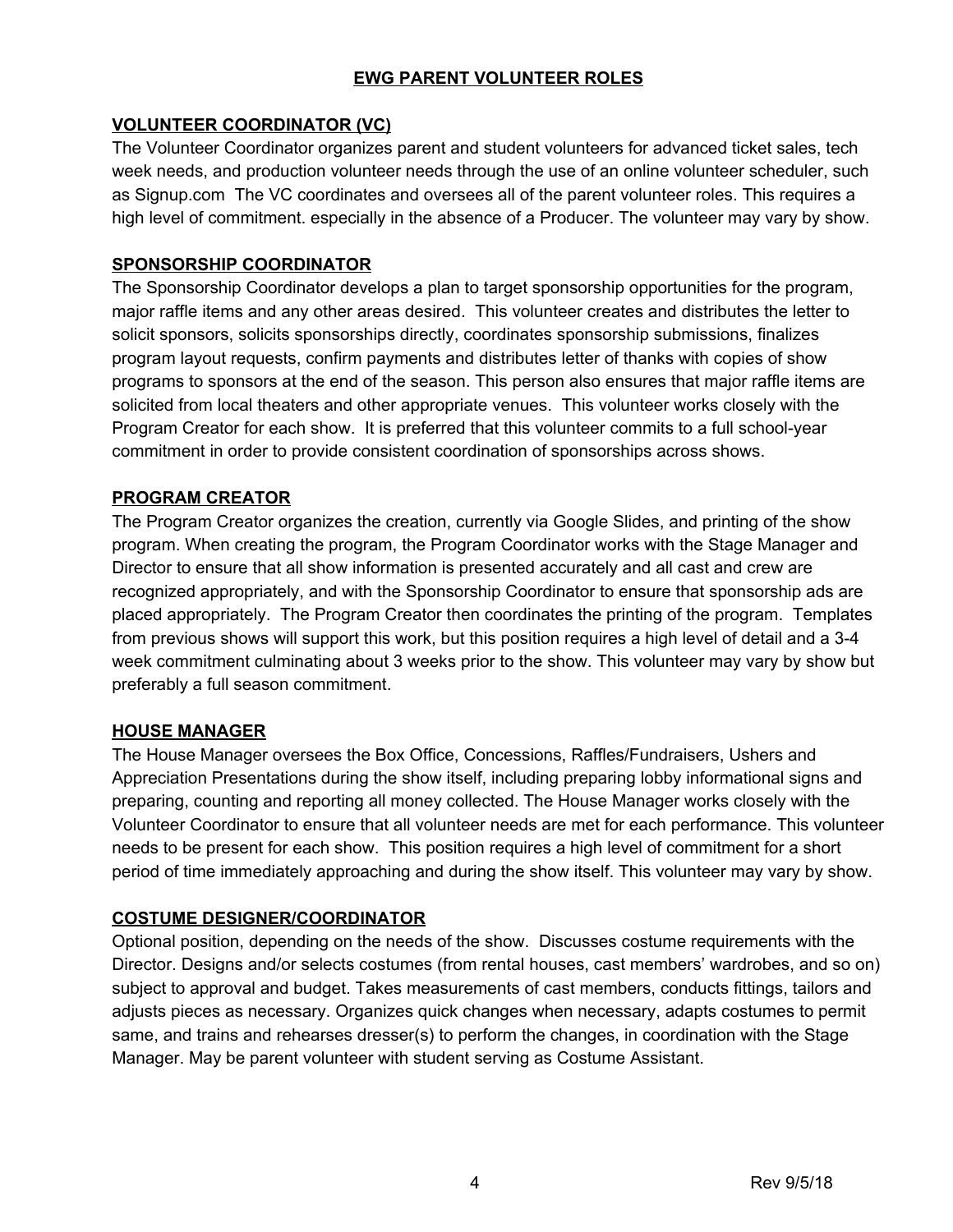#### **POSTER DESIGNER:**

Creates poster design using original or licensing artwork. Includes creation of several design layouts: 8.5x11 flyer, program cover and 24x36 poster. Final artwork must be delivered to Director, Producer and Marketing/Publicity Coordinator eight (8) weeks before production. May be a student.

### **LOBBY DESIGNER**

The Lobby Designer plans, organizes and coordinates the volunteers to complete three main tasks related to lobby decoration: decorating the lobby area, decorating the knight, and creating the head shot board of the cast and crew. The commitment of this position can vary greatly from completion of the actual tasks or coordination of others completing individual tasks, depending on how the volunteer choses to carry this out. This position requires a moderate level of commitment with a mix of offsite and onsite coordination. This volunteer may vary by show. May be a student.

# **T-SHIRT COORDINATOR**

The T-Shirt Coordinator works with the Director to plan or work with a designer (adult or student) to design a show shirt, and then promotes and coordinates orders and distribution of the shirts. This position requires a moderate level of commitment, most of which can be completed offsite. This volunteer may vary by show.

# **MARKETING/PUBLICITY COORDINATOR:**

Works with the Director to plan and implement various marketing tasks such as: coordinate printing and distribution of show posters; media notifications; school promotions; social media posts; online calendar submissions; and brainstorm and arrange publicity opportunities (ie Meet the Character events at the local library). The commitment of this position can vary greatly from completion of the actual tasks or coordination of others completing individual tasks, depending on how the volunteer choses to carry this out. This position requires a low to moderate level of commitment with a mix of offsite and onsite coordination. This volunteer may vary by show.

# **RAFFLE/FUNDRAISER COORDINATOR:**

Serves as lead organizer to define raffle/fundraisers for each show, coordinates materials, ie submission of raffle baskets, creation of stars for Stars for Stars fundraiser, etc., and prepares signs needed to support such activities at the shows. The Raffle/Fundraiser Coordinator will also communicate with the School District Superintendent to gain approval for fundraisers and work with the House Manager to carry out raffles and/or other fundraisers (like Stars for Stars) during the show. This requires a moderate level of commitment. This volunteer may vary by show.

#### **POST-PRODUCTION PACKET COORDINATOR:**

Duplicates DVDs and organizes the creation and distribution of post-production packets (including poster, ticket, program, DVD and photo-board picture with title block) for each member of the cast and crew. This requires a moderate level of commitment in the month after the show. This volunteer may vary by show.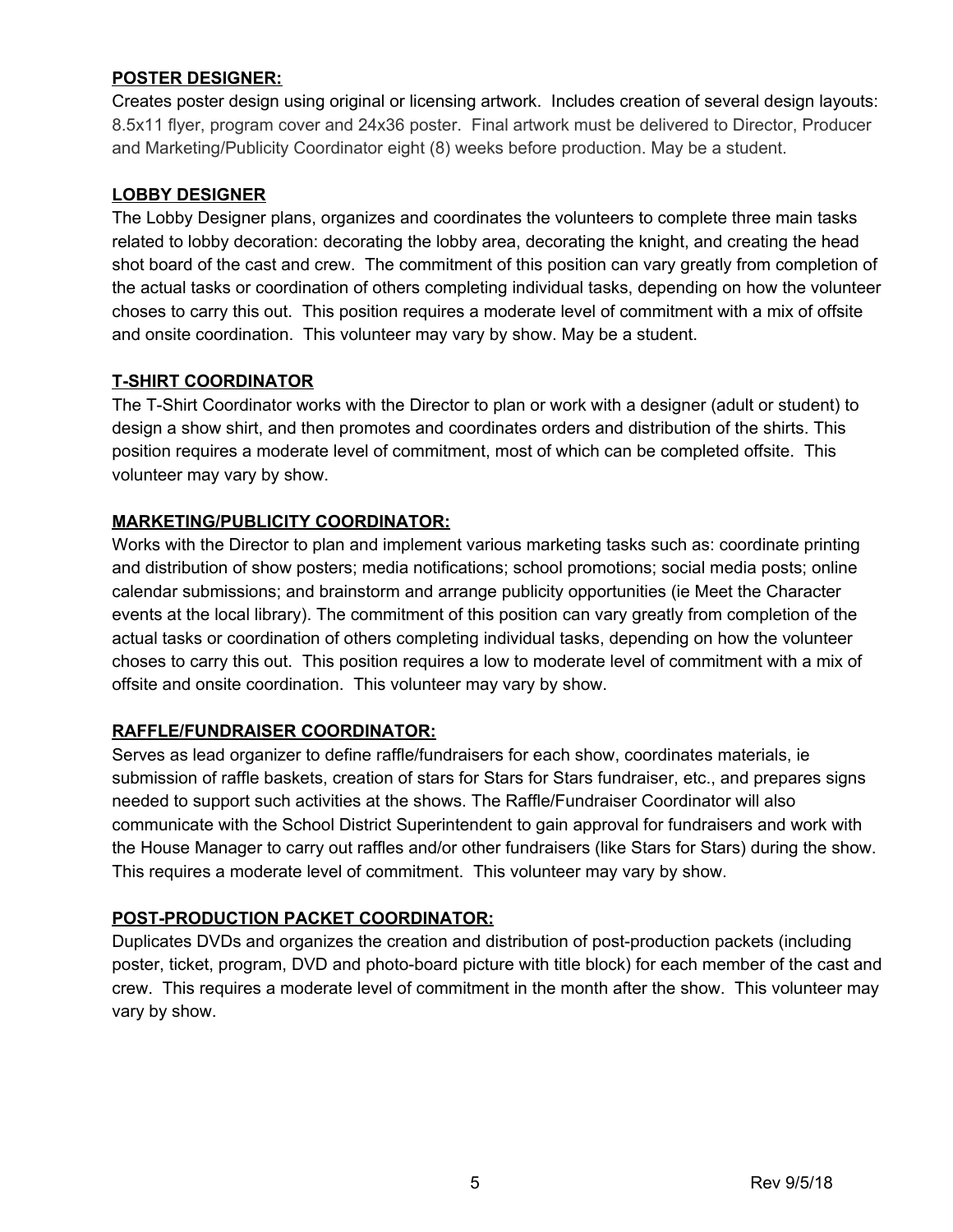# **PHOTO COLLAGE CREATOR:**

Obtains photos from the photographer and uses them to design, print, frame and submit a 16x20 show photo collage to be hung in the auditorium. This volunteer ensures that leads are included prominently and that all cast members are included in some way (typically including a full cast and crew photo). This requires a low level of commitment in the month after the show. This volunteer may vary by show.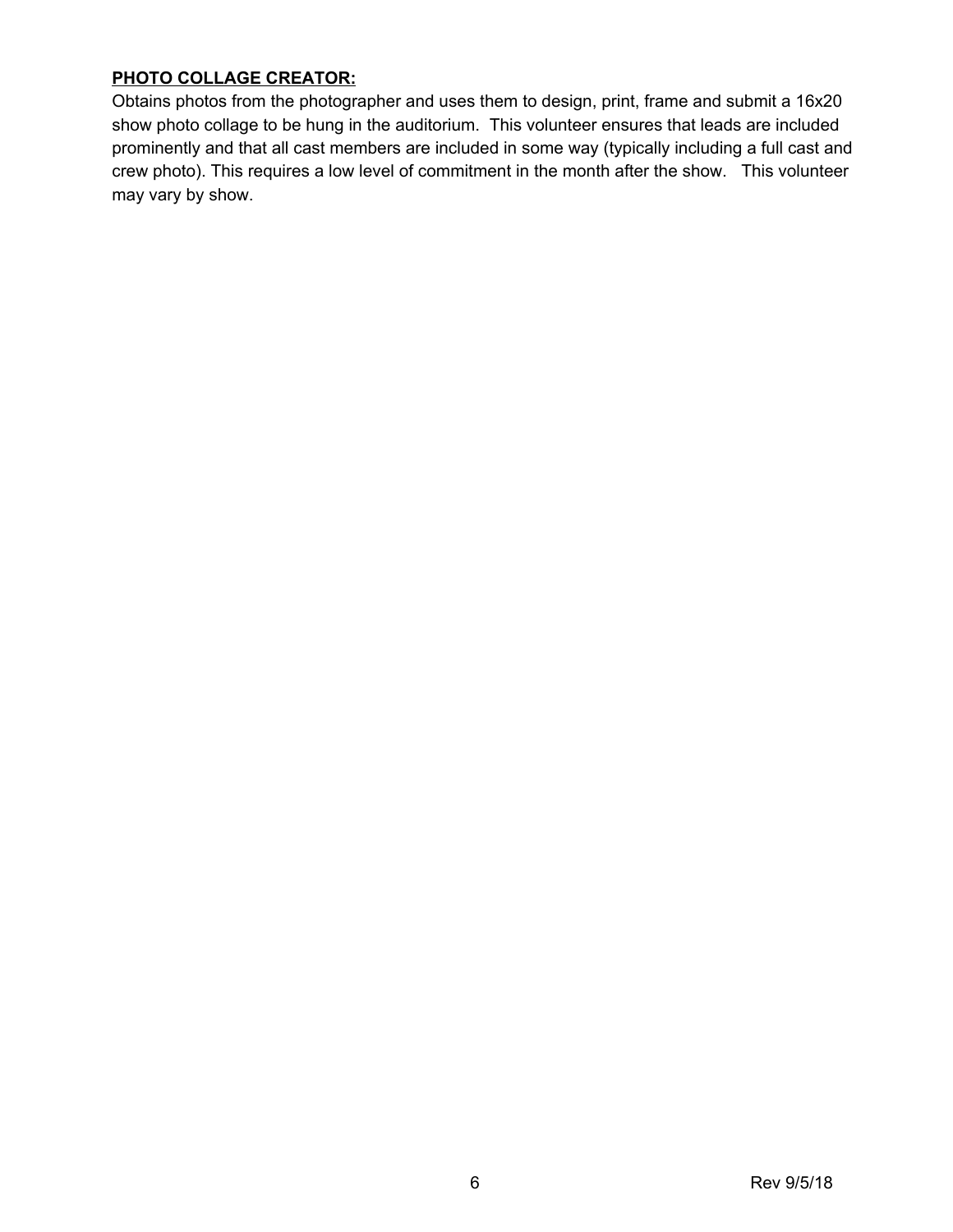## **THESPIAN CONFERENCES**

# **INTERNATIONAL THESPIAN SOCIETY**

The International Thespian Society is a nationally recognized Honor Society for theater arts students. Students are inducted into the Thespian Troupe based on a points program, related to the work done during productions. Each role/job in a production is awarded a points value. The minimum points necessary for induction is 10 points. The induction ceremony is held in the spring alongside inductions for National Art Honors Society (NAHS) and the Tri-M Music Honors Society. Students may also attend the Thespian Theater Conference held in January and compete in various "Individual Events" (such as songs and monologue performances). These events occur on the state level and even national level at the Thespian Conference in Nebraska. Students inducted also receive an honors cord at graduation.

# **RHODE ISLAND THEATER EDUCATION ASSOCIATION (RITEA) CONFERENCE**

Alongside the Thespian Conference mentioned above students are also able to attend the RITEA Conference. This event is a series of workshops covering a wide variety of theater, music, art and performance topics. This event is held either in the fall, or in conjunction with the Thespian Conference.